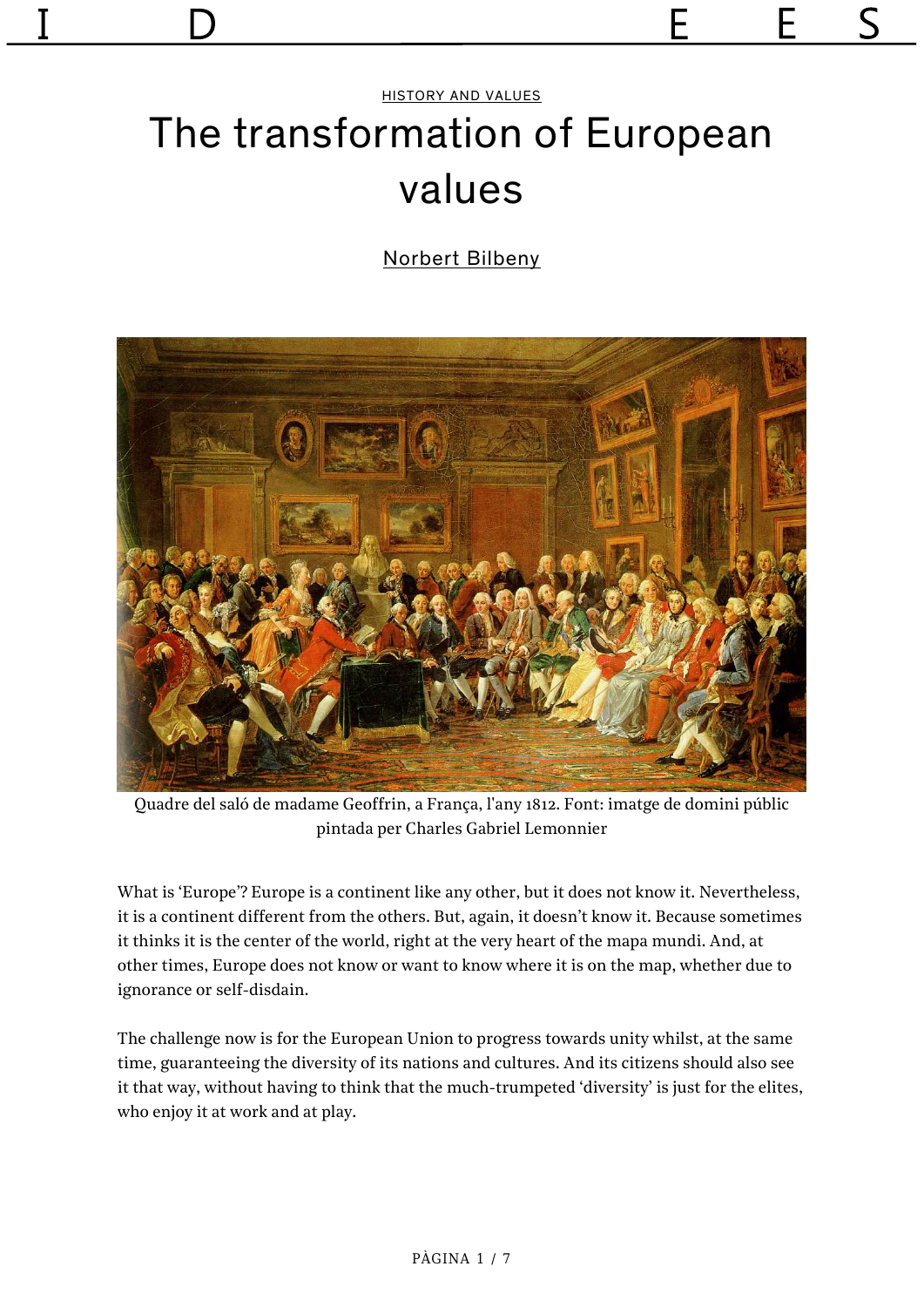## The formation of European values

We use the word 'values' to describe those beliefs or ideal mental images used to maintain social customs or habits of interest to us or to introduce new ones. If some habits or customs have become obsolete, the values that surrounded and sustained them will also fade away. This could happen in Europe's future.

Values tend to be studied on the small or medium scale, no more. Analyzing them on a continental or planetary scale is not free from imprecision or even error. To do so, we need to be reminded, first of all, of a few key features of the history of the concept of Europe and to see whether we have any basis (more than merely speculative, at least) for talking about inherently 'European' values.

Paradoxically, the idea of Europe grows as divisions within the continent increase, and as there is a degree of awareness of the latter. First came the practical division, in 314, of the Roman Empire into East and West. This division, which would give rise to Constantinople, the 'New Rome', arose for internal reasons within the Empire, something that would not be the case with the second split in 768, with Charlemagne's Germanic Holy Roman Empire and its increasing confrontation with Islam, which was approaching from the Mediterranean and which led to a separation between the Carolingian North and the Muslim South.

The third division arose out of the schism between East and West in the Christian Church in 1054. A cause —internal this time— that would create a dividing line between the West, with its Latin rite, and the East, with its Greek one. But the fourth division, internal once again, turned out to be the greatest, taking place within the Western Church itself in 1517, between the Protestant North, followers of Luther, and the Catholic South. For many Christians, this was a blow comparable only to that suffered by the same religion back in 314, when the Roman Empire was divided, and they felt that the end of the world was upon them. In the sixteenth century, the Lutherans were regarded, despite the obvious differences, much as the jihadists are viewed (and condemned) today. A real shock to the system that just happened to coincide with the Turks' expansion across the Mediterranean. Finally, the very last internal division in Europe, one that will surely have contributed to its self-awareness, took place in 1945 after the defeat of the Nazis, between the capitalist West and the communist East.

Each division of Europe bolstered the idea that the different parts had of themselves and, indirectly, due to this very division, the idea of Europe itself. An idea that would begin forming after the collapse of the Western Roman Empire in 476 and at the end of the Eastern Empire in 1453, with the fall of Constantinople to the Ottomans. The former crisis led emperor Justinian to restore the old empire from Byzantium, the *renovatio imperii romanorum*, and to codify all existing Roman law into the *Corpus Iuris Civilis*. The latter crisis of the Empire, in the fifteenth century, led to the Humanist movement and the imitation of the Classical Greco-Roman world, something that still reverberates in the modern idea of Europe. However, we should not forget, in the formation of this idea, the leading role-played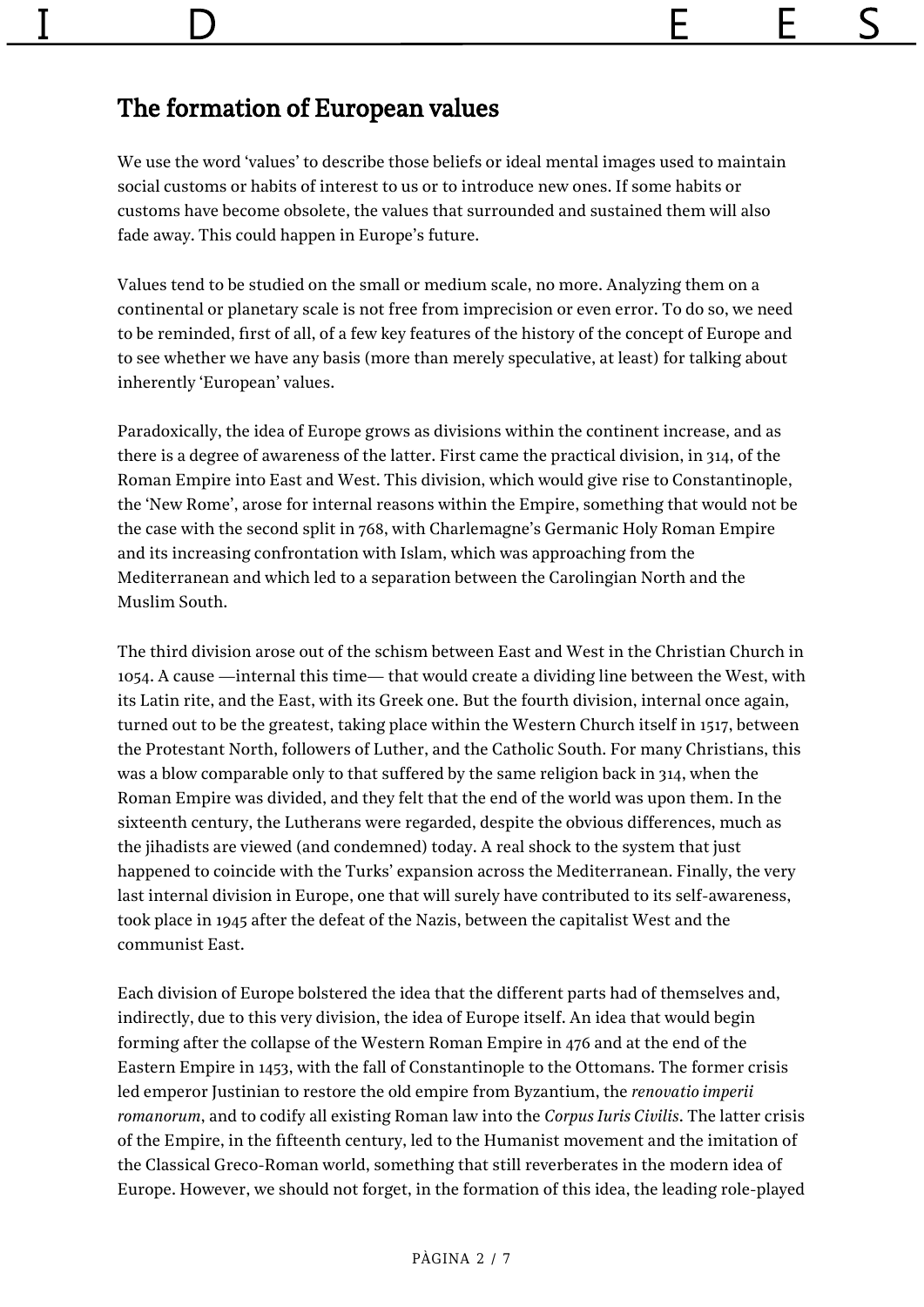by the wish for imperial recovery and, associated with this, by the strength of Christianity as a political tool. Let us take a closer look at the issue.

The challenge now is for the European Union to progress towards unity whilst, at the same time, guaranteeing the diversity of its nations and cultures. And its citizens should […] enjoy it at work and at play.

Constantine the Great's restoration of imperial unity in 324, from the former Byzantium, was accompanied by a historical milestone: the recognition of Christianity, which would later become the official religion, in 380, under Theodosius. The *Vulgata*, or Latin Bible, would begin to be translated two years later in Rome by Saint Jerome, who deserves to be regarded as another 'Father of Europe' because of the fusing, in this key work for Europeans, the wisdom of the ancient Jews, the logic and concepts of the Greeks and the literary art of Cicero. The next combination of imperial recovery and Christianity was to be found in 527 in Justinian, the last Latin-speaking emperor and the first to proclaim that the Empire's unity was conditional on unity of faith and orthodoxy.

A renovation of empire and religion would come in 768 at the hands of Charlemagne, called 'the Father of Europe'. His resistance against the Muslim world and rivalry with Byzantium would bolster internal unity, focusing on Christian faith and Latin culture, with this language being decreed the continent's leading *lingua franca*. A similar set of circumstances would not again be witnessed until 1516 under Charles V, discoverer of the 'New World', whose *Monarchia universalis* was based, like that of Charlemagne, on neo-imperial ambitions and Catholic unity, triggered this time both from outside, due to the Turkish expansion, and from within, due to the Protestant threat. And Europe would see one more amalgam of Empire and Church with the defeat of Napoleon and the meeting of the victorious powers in 1815, in Vienna, to draw up the new map of the continent and return to the Ancien Régime: the Europe of the 'Restoration'.

How many restorations has Europe not had since that of Constantine the Great? European values are closely linked to its culture, and the latter to its ecclesiastical and imperial history, which transmits and transforms the values of the Jewish and Greco-Roman worlds. There is a pre-Europe up until Charlemagne: that of the idea of *Imperium* as its cornerstone. Then, there is a proto-Europe, first under the notion of *Christianitas*, from the First Crusade until the fifteenth century, that of Humanism.

At the Council of Constance, in that same century, the parties discussed the tacit premise that 'Europe and Christianity are the same thing', as noted in its Acts (III). Much earlier, in the eleventh century, Pope Gregory VII said of the Crusades: 'In the whole of Earth, where once Augustus ruled, now rules Christ'. We are speaking of a proto-Europe that would later continue under the banner of Occidens, from the voyages of Columbus until the Treaty of Westphalia in 1648, which would provide the basis for the current map of Europe. Until the discovery of America, 'the West' was a part of Europe but, from that day on, Europe has been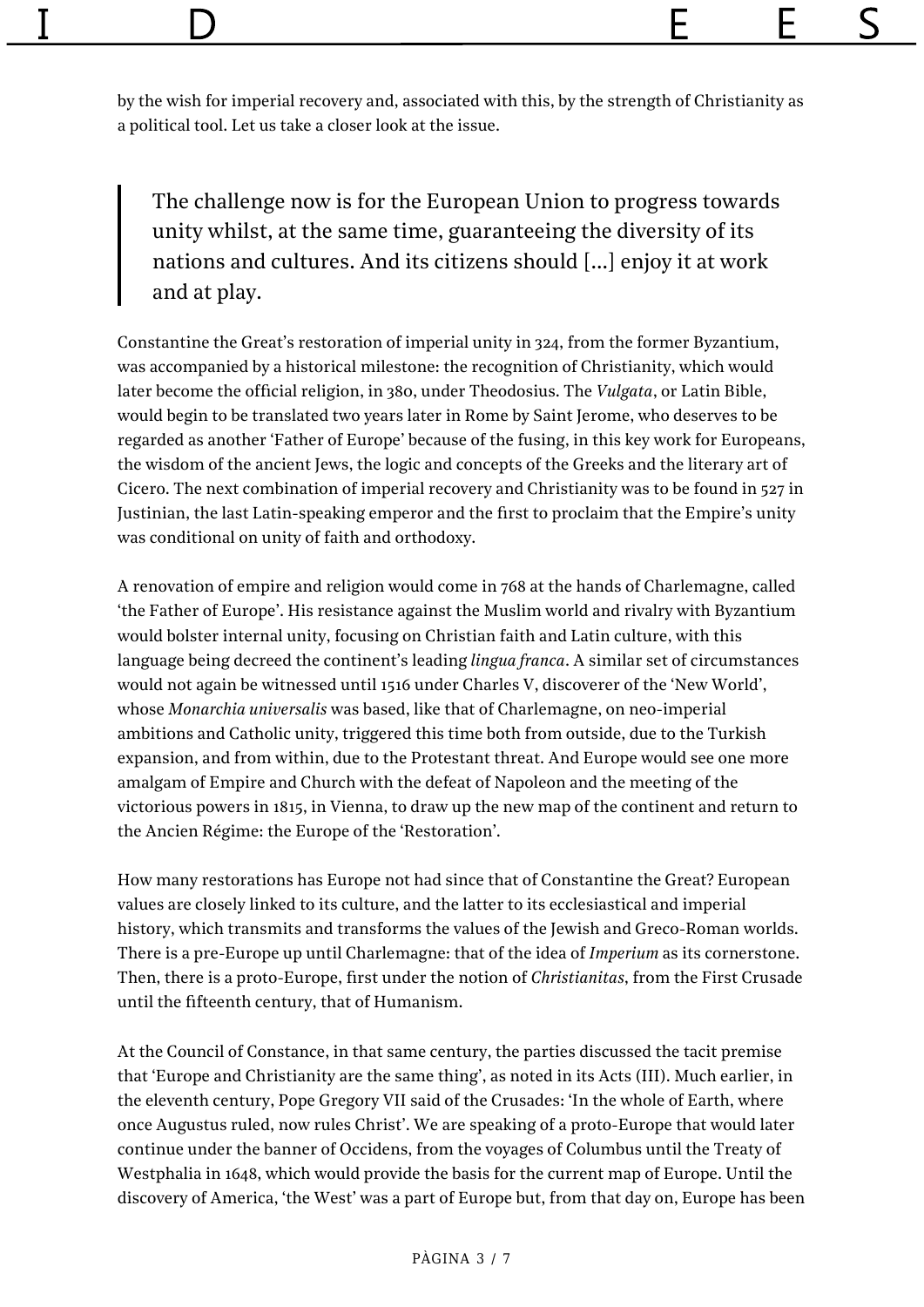a part of the West, beginning to acquire, with the new mapa mundi, a certain notion of itself.

However, Europe would not consider itself 'Europe', a cultural unit, until the eighteenth century, with the crises of *Latinitas* and *Religio* —which had survived as paradigms of the Western European Empire— and due to the appearance of the Enlightenment, which would identify Europe with cosmopolitan values such as peace, freedom and the progress of the sciences. Starting with the 'Century of Light', *Europeitas* would be based on secular and democratic rather than religious and imperial values. Rousseau would even postulate a 'République Européenne'.

The so-called 'Europeanism' would nail this down in 1957, with the Treaties of Rome, which established commercial interests and good neighborliness between liberal democracies as the reasons underpinning the new European Union.

#### European values

In 2004, European Union leaders approved a draft Constitution that would be rejected by the citizens of some of its Member States.

Did Europeans not feel identified with this Constitution's values? Article I-2 states that 'the Union is founded on the values of respect for human dignity, freedom, democracy, equality, the rule of law and respect for human rights, including the rights of persons belonging to minorities'. A rallying cry that is difficult to belittle.

It is true that, throughout European history, the Empire became both united and divided. Just as it is true that the Church both helped unify and represented a source of division. In the World Wars of the twentieth century, Christian fought to the death against fellow-Christian. Nevertheless, Europe does have a legacy, a repository of common values built and rebuilt over the course of nearly two thousand years of history. Europe is a «master symbol» like no other. What greater experience or test of the validity of European and Europeans' values could there be than that of approving a single Magna Carta for the entire continent? Let us not forget that Rome was Greek and that Christianity appropriated the Jewish world. The Church was Roman. Humanism was Greek. And the Enlightenment and modernity sought to be cosmopolitan. Why fear European unity? Was it not open enough to the world, in itself a sign of the world?

Paradoxically, the idea of Europe grows as divisions within the continent increase, and as there is a degree of awareness of the latter.

There is a degree of correlation between Europe's large regions and its languages, culture, religion, and politics. There is an individualist and a communitarian Europe, a richer one, and a poorer one. One could talk of four great European geo-cultural spaces: the Franco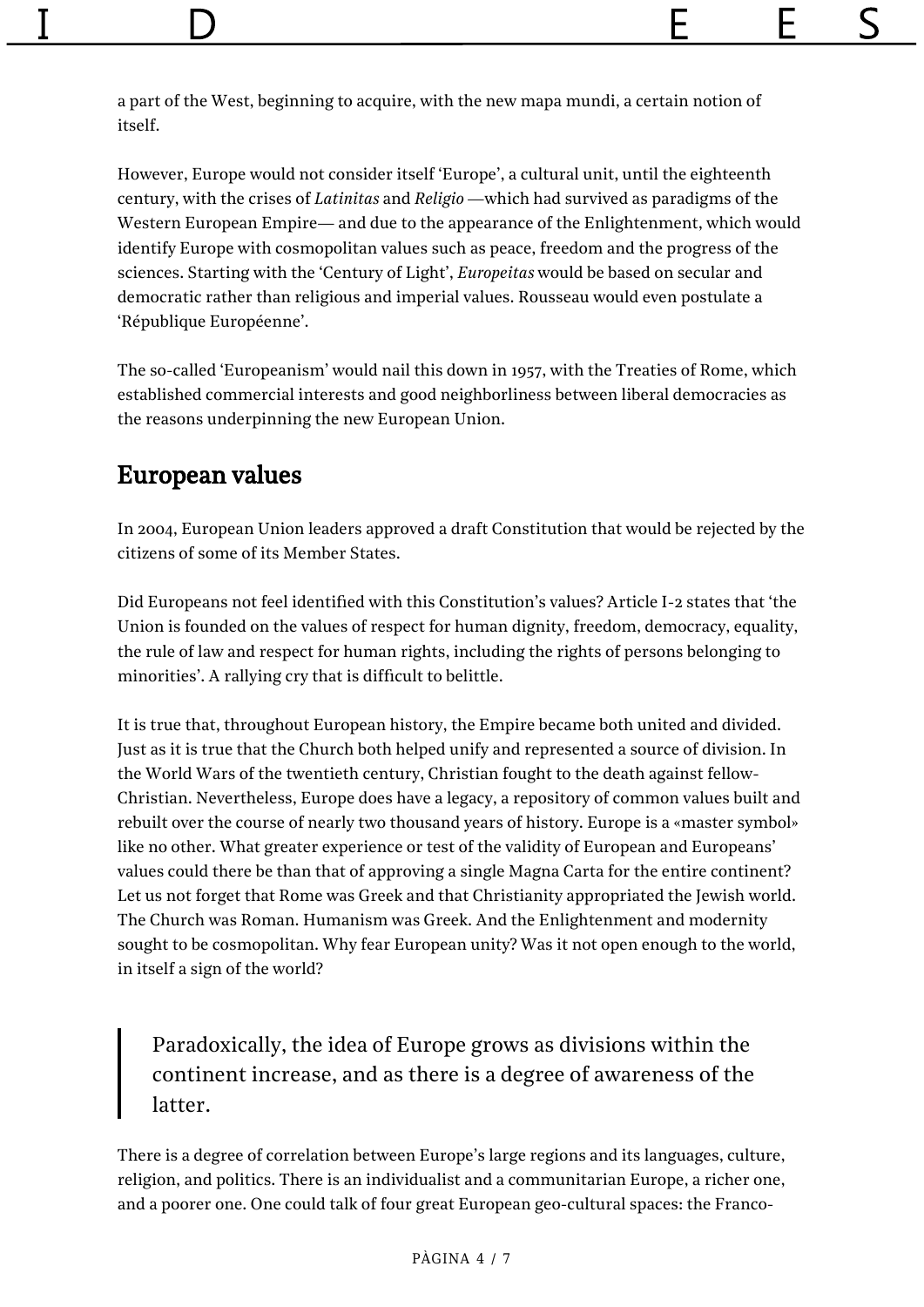German, the Central European, the Mediterranean and the Slavic. Nevertheless, we make the division, be it North/South or East/West, it is undeniable that the parts making up Europe in the twenty-first century have a lot in common. What is most common is the mutual relationship between the continent's cultures and people. And also with those beyond its borders: the Judeo-Christian world, Islam and the influence of North America. So, what we regard as most 'ours', or original, in each European tradition is due, in part, to the appropriation of foreign traditions and the renewal of our own with new catalysts: from the Greek world to the Slavic one, including Rome and the Germanic world. So it is that in every sphere of European language and life, we can find the imprint of other spheres and the experience of something old as something new, of every start as a restart.

Europe has subjected other peoples, persecuted those who think different and caused terrible wars. However, oppression, intolerance, and war are not values; indeed, with values, these calamities of human origin could have been prevented. The history of Europe itself provides examples of some behavioral principles that have contributed to this prevention: the distinction between faith and reason, the separation between civil and religious powers, the difference between citizenship and ethnicity, and the clash between science and superstition. Europe has also been the wellspring of universal ideals such as democracy, civility, rationality, freedom, equality, tolerance, humanism, development, human dignity, human rights, and material well-being.

Other originally European ideas are, perhaps, less universal: technological progress, the secular State, nationality, personal independence, social equality, the unconditional right to life, freedom of expression and secular humanism. However, there are also values that, whilst Europe has made them its own, are not exclusively European in origin, being either 'co-originating' or acquired, such as truth, knowledge, wisdom, spirituality, civilization, justice, happiness, beauty, health, peace, community and compassion.

### Specifically European values

If European values, whether originating from the continent or not, are shareable and nonexclusive, can there be anything specific or unique about them? And isn't the label 'European' arbitrary? Shouldn't we simply call them 'universal'?

One should perhaps admit, from the very beginning, the logic of these two questions, or even definitely admit it, if we admit that, despite everything, Europe is a continent unlike others and if we reject the alternative of labeling its values 'Western', which would be even more controversial.

Nevertheless, there are some values that are 'specifically' European. Values that cannot be shared by other peoples or that, for whatever reason, have not been. One of these is the value of *Europe* itself. The other, the *European way of possessing values*.

I) Europe as a value. Europe as a value consists of at least three things, none of which are (by the way) incompatible with a non-European vision. Firstly, it represents the possibility of a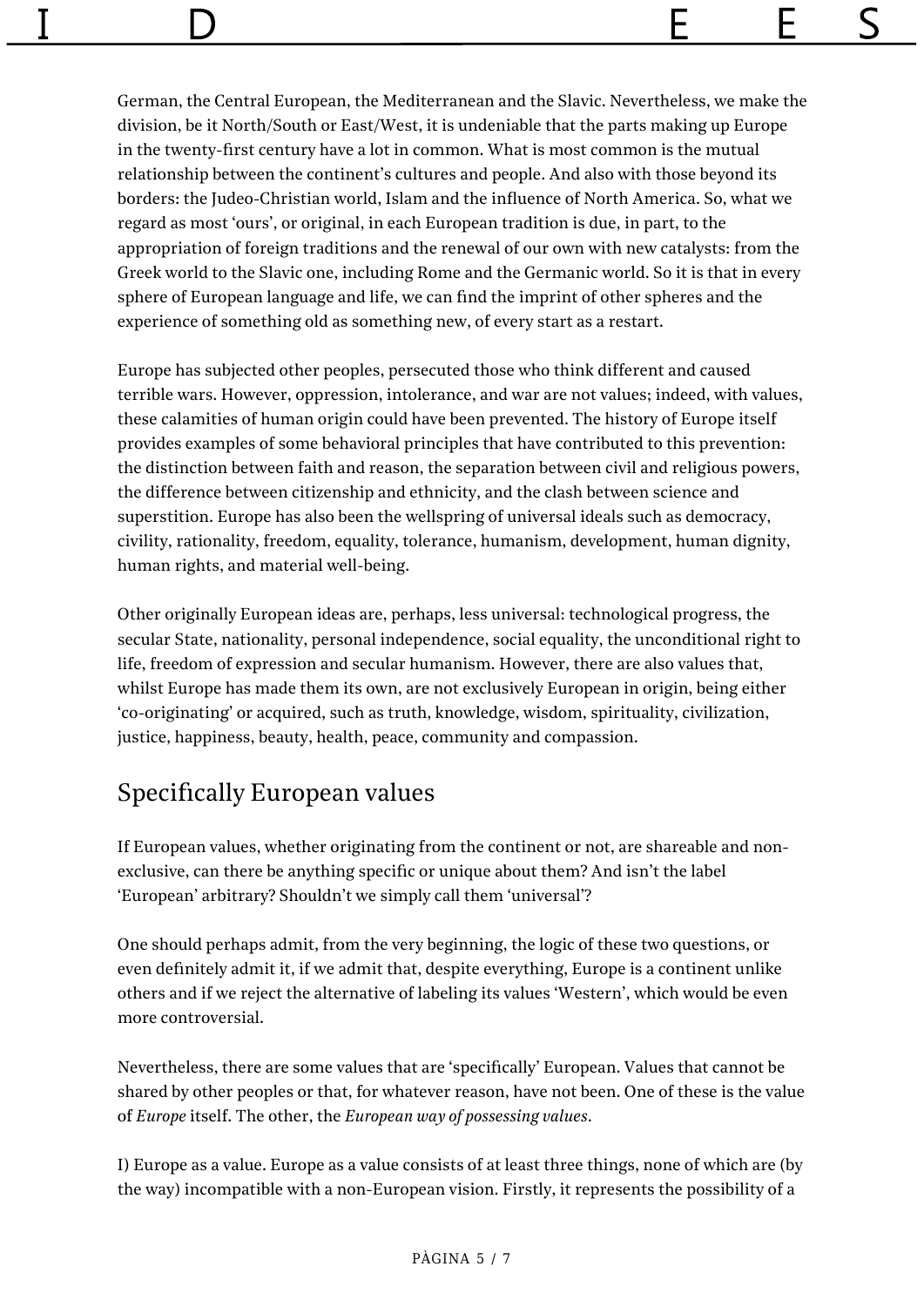supra-national project that is beginning to turn into a reality. Something truly historic is being done; the preliminary testing of cosmopolitan governance and coexistence. At the same time, Europe, as a value, is the representation of a democratic ideal based on the principles of liberty, equality, the rule of law, the division of powers and political pluralism. And, thirdly, Europe as a value is making those values that best characterize Europe's moral and political inheritance and that make it most stand out from other regions of the world present and binding.

In summary form, these values would be: 1) the Rational Truth, a contribution from the Hellenic world; 2) Civility, or the sum of Civil Law and Citizenship, the legacy of the Roman world; 3) Human Dignity, springing from the Judeo-Christian tradition; and 4) Critical Thought, whose origins lie in secular Humanism and in the Enlightenment. It is not difficult to see that there is one value that runs through all four of these, and that is nothing less than their condition of possibility: the value of freedom.

Europe as value would be inconceivable without the ideal and imperative of freedom. It is a desideratum, whose source can be found in the very history of Europe, and its best moral and political legacy. It is not a desideratum existing outside of time or space, or an arbitrary one. It can, therefore, be said that the duties of Europeans stem from the compulsory remembrance of this European legacy. It is perhaps our most important duty as Europeans.

II) The European way of holding or having values. A way of conceiving of them, and of trying to make them fit, which also makes European values different. We are very slowly evolving from state-based nationalisms to supra-nationality. But there is also a risk of descending, down the stairs, from acceptable Europeanism to revulsive Eurocentrism. Since each of the values of Europeans entails the risk of its opposite. This we know, and because some fear it and others prefer to ignore it, the formula this European way of holding values gives way to is that of a necessary commitment to the values. It must be acknowledged that our relationship with these values is neither passive nor routine. We cannot even allow it to be trusting. It is an alert and committed relationship, which must remain active.

What is most specific, then, about European values does not stem from the specificity of their content (which is by now, in fact, universal), but rather in the way in which Europeans conceive of and commit to our values. We are keenly aware and have been warned of their fragility and the risk of them turning into their opposite. Each value encapsulates its opposite as origin, risk and possible fate. So, we have the right to ideal values, but also the duty not to be naïve or feel we possess an innocent or refined soul. We acknowledge that European values can be altered, with the risk of them becoming exchangeable, if we do not hold the present and take good care of them: they can turn into their antithesis. They are neither misleading nor even less ambivalent values, but are always teetering on the edge of falling into ambiguity if enough is not done to prevent the risk of them becoming their alternate. The European singularity is a paradox.

#### Europe as value would be inconceivable without the ideal and